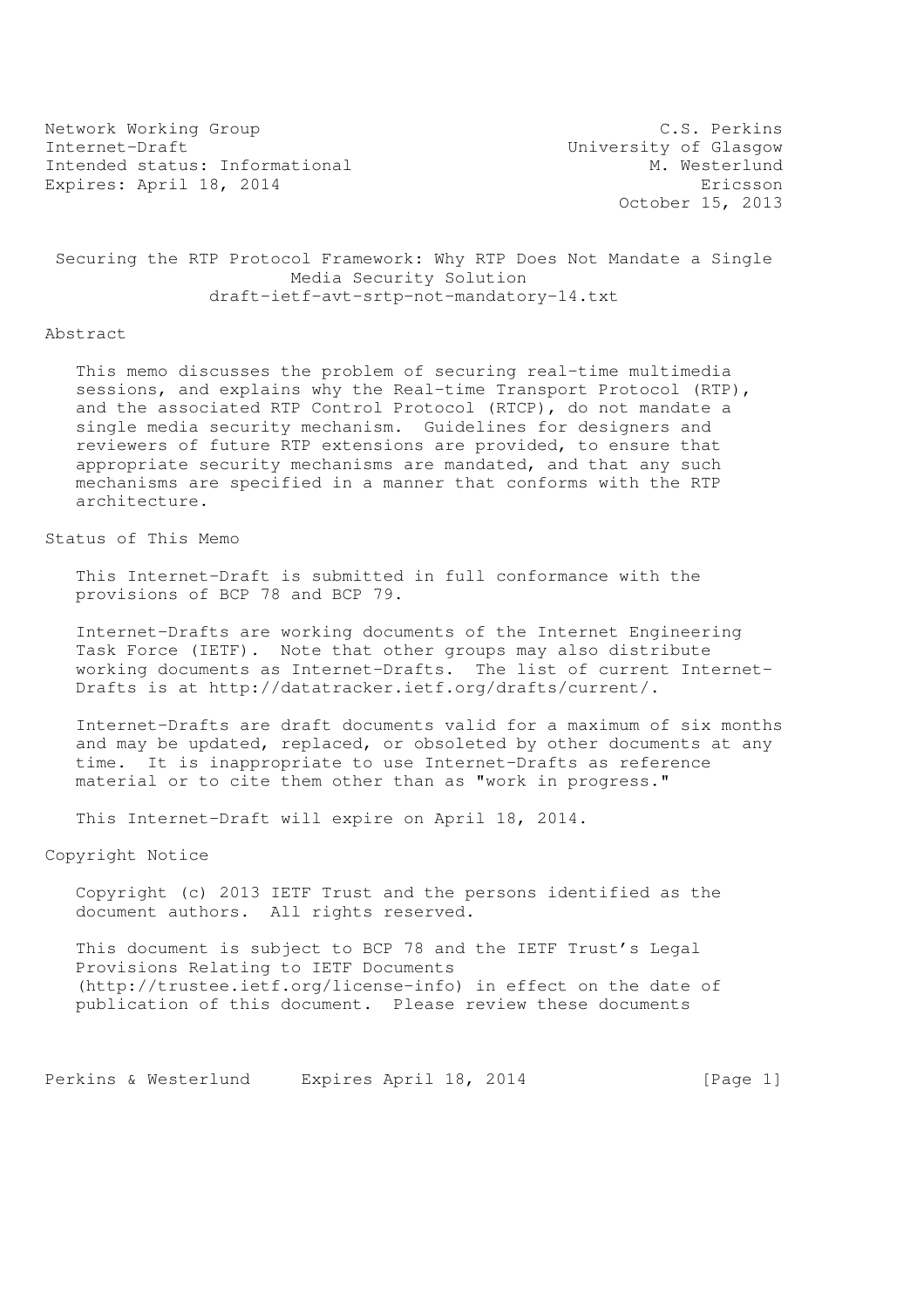carefully, as they describe your rights and restrictions with respect to this document. Code Components extracted from this document must include Simplified BSD License text as described in Section 4.e of the Trust Legal Provisions and are provided without warranty as described in the Simplified BSD License.

## Table of Contents

| $2$ . | RTP Applications and Deployment Scenarios<br>$\overline{\phantom{a}}$ 3 |
|-------|-------------------------------------------------------------------------|
|       |                                                                         |
|       | 4. RTP Session Establishment and Key Management                         |
|       | 5. On the Requirement for Strong Security in Framework protocols        |
|       | 6. Guidelines for Securing the RTP Protocol Framework                   |
|       |                                                                         |
|       |                                                                         |
| 9.    | - 8                                                                     |
|       |                                                                         |
|       | - 8                                                                     |
|       |                                                                         |

### 1. Introduction

 The Real-time Transport Protocol (RTP) [RFC3550] is widely used for voice over IP, Internet television, video conferencing, and other real-time and streaming media applications. Despite this use, the basic RTP specification provides only limited options for media security, and defines no standard key exchange mechanism. Rather, a number of extensions are defined that can provide confidentiality and authentication of RTP media streams and RTP Control Protocol (RTCP) messages. Other mechanisms define key exchange protocols. This memo outlines why it is appropriate that multiple extension mechanisms are defined rather than mandating a single security and keying mechanism for all users of RTP.

 The IETF policy on Strong Security Requirements for IETF Standard Protocols [RFC3365] (the so-called "Danvers Doctrine") states that "we MUST implement strong security in all protocols to provide for the all too frequent day when the protocol comes into widespread use in the global Internet". The security mechanisms defined for use with RTP allow these requirements to be met. However, since RTP is a protocol framework that is suitable for a wide variety of use cases, there is no single security mechanism that is suitable for every scenario. This memo outlines why this is the case, and discusses how users of RTP can meet the requirement for strong security.

Perkins & Westerlund Expires April 18, 2014 [Page 2]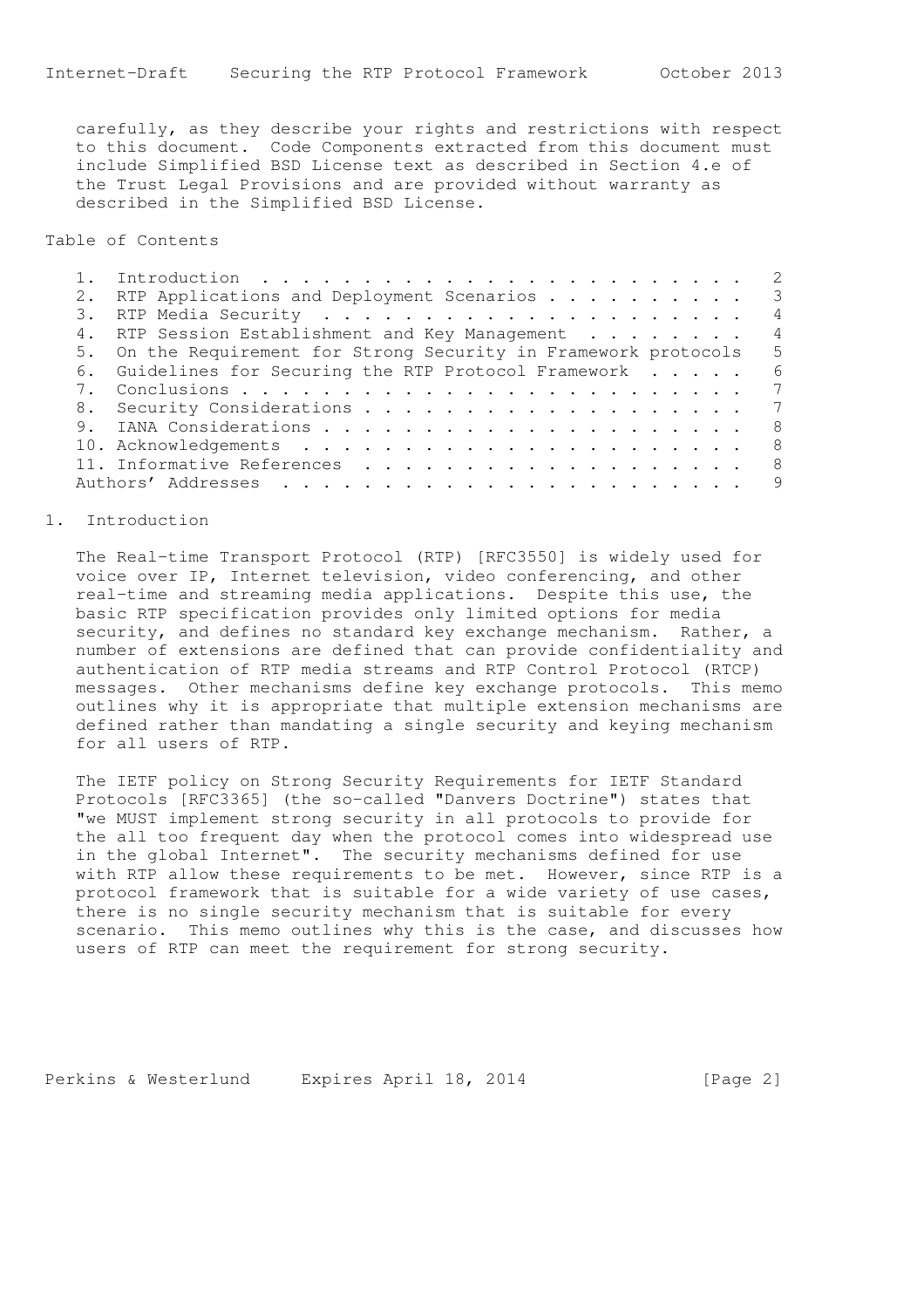This memo provides information for the community and for reviewers of future RTP-related work in the IETF. It does not specify a standard of any kind.

2. RTP Applications and Deployment Scenarios

 The range of application and deployment scenarios where RTP has been used includes, but is not limited to, the following:

- o Point-to-point voice telephony;
- o Point-to-point video conferencing and telepresence;
- o Centralised group video conferencing and telepresence, using a Multipoint Conference Unit (MCU) or similar central middlebox;
- o Any Source Multicast (ASM) video conferencing using the light weight sessions model (e.g., the Mbone conferencing tools);
- o Point-to-point streaming audio and/or video (e.g., on-demand TV or movie streaming);
- o Source-Specific Multicast (SSM) streaming to large receiver groups (e.g., IPTV streaming by residential ISPs, or the 3GPP Multimedia Broadcast Multicast Service [MBMS]);
- o Replicated unicast streaming to a group of receivers;
- o Interconnecting components in music production studios and video editing suites;
- o Interconnecting components of distributed simulation systems; and
- o Streaming real-time sensor data (e.g., e-VLBI radio astronomy).

 As can be seen, these scenarios vary from point-to-point sessions to very large multicast groups, from interactive to non-interactive, and from low bandwidth (kilobits per second) telephony to high bandwidth (multiple gigabits per second) video and data streaming. While most of these applications run over UDP [RFC0768], some use TCP [RFC0793], [RFC4614] or DCCP [RFC4340] as their underlying transport. Some run on highly reliable optical networks, others use low rate unreliable wireless networks. Some applications of RTP operate entirely within a single trust domain, others run inter-domain, with untrusted (and, in some cases, potentially unknown) users. The range of scenarios is wide, and growing both in number and in heterogeneity.

Perkins & Westerlund Expires April 18, 2014 [Page 3]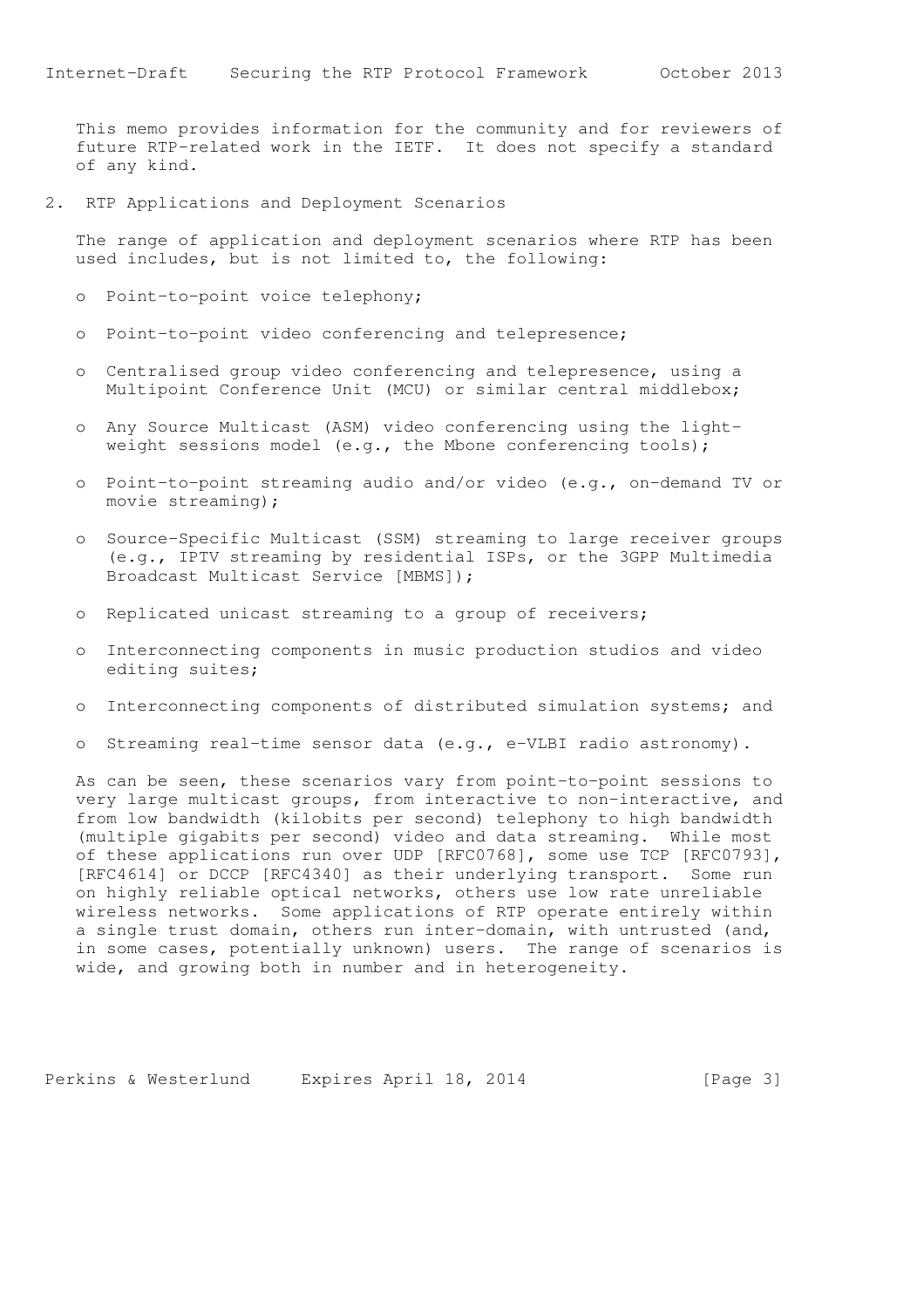# 3. RTP Media Security

 The wide range of application scenarios where RTP is used has led to the development of multiple solutions for securing RTP media streams and RTCP control messages, considering different requirements.

 Perhaps the most widely applicable of these security options is the Secure RTP (SRTP) framework [RFC3711]. This is an application-level media security solution, encrypting the media payload data (but not the RTP headers) to provide confidentiality, and supporting source origin authentication as an option. SRTP was carefully designed to be low overhead, including operating on links subject to RTP header compression, and to support the group communication and third-party performance monitoring features of RTP, across a range of networks.

 SRTP is not the only media security solution for RTP, however, and alternatives can be more appropriate in some scenarios, perhaps due to ease of integration with other parts of the complete system. In addition, SRTP does not address all possible security requirements, and other solutions are needed in cases where SRTP is not suitable. For example, ISMAcryp payload-level confidentiality [ISMACrypt2] is appropriate for some types of streaming video application, but is not suitable for voice telephony, and uses features that are not provided by SRTP.

 The range of available RTP security options, and their applicability to different scenarios, is outlined in [I-D.ietf-avtcore-rtp-security-options]. At the time of this writing, there is no media security protocol that is appropriate for all the environments where RTP is used. Multiple RTP media security protocols are expected to remain in wide use for the foreseeable future.

4. RTP Session Establishment and Key Management

 A range of different protocols for RTP session establishment and key exchange exist, matching the diverse range of use cases for the RTP framework. These mechanisms can be split into two categories: those that operate in-band on the media path, and those that are out-of band and operate as part of the session establishment signalling channel. The requirements for these two classes of solution are different, and a wide range of solutions have been developed in this space.

 A more detailed survey of requirements for media security management protocols can be found in [RFC5479]. As can be seen from that memo, the range of use cases is wide, and there is no single key management protocol that is appropriate for all scenarios. The solutions have

Perkins & Westerlund Expires April 18, 2014 [Page 4]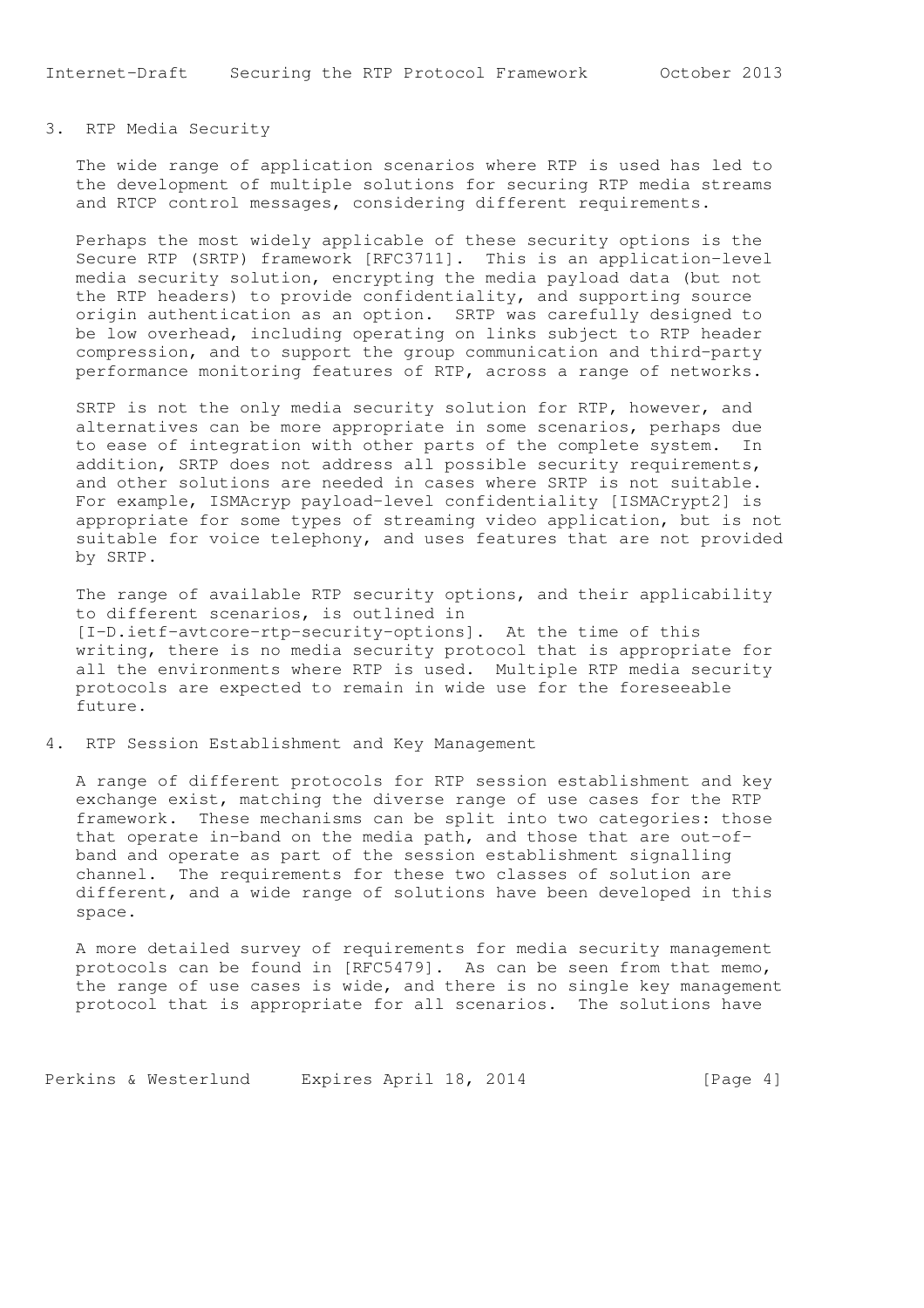been further diversified by the existence of infrastructure elements, such as authentication systems, that are tied to the key management. The most important and widely used keying options for RTP sessions at the time of this writing are described in [I-D.ietf-avtcore-rtp-security-options].

## 5. On the Requirement for Strong Security in Framework protocols

 The IETF requires that all protocols provide a strong, mandatory to implement, security solution [RFC3365]. This is essential for the overall security of the Internet, to ensure that all implementations of a protocol can interoperate in a secure way. Framework protocols offer a challenge for this mandate, however, since they are designed to be used by different classes of applications, in a wide range of different environments. The different use cases for the framework have different security requirements, and implementations designed for different environments are generally not expected to interwork.

 RTP is an example of a framework protocol with wide applicability. The wide range of scenarios described in Section 2 show the issues that arise in mandating a single security mechanism for this type of framework. It would be desirable if a single media security solution, and a single key management solution, could be developed, suitable for applications across this range of use scenarios. The authors are not aware of any such solution, however, and believe it is unlikely that any such solution will be developed. In part, this is because applications in the different domains are not intended to interwork, so there is no incentive to develop a single mechanism. More importantly, though, the security requirements for the different usage scenarios vary widely, and an appropriate security mechanism in one scenario simply does not work for some other scenarios.

 For a framework protocol, it appears that the only sensible solution to the strong security requirement of [RFC3365] is to develop and use building blocks for the basic security services of confidentiality, integrity protection, authorisation, authentication, and so on. When new uses for the framework protocol arise, they need to be studied to determine if the existing security building blocks can satisfy the requirements, or if new building blocks need to be developed. A mandatory to implement set of security building blocks can then be specified for that usage scenario of the framework.

 Therefore, when considering the strong and mandatory to implement security mechanism for a specific class of applications, one has to consider what security building blocks need to be supported. To maximize interoperability it is important that common media security and key management mechanisms are defined for classes of application with similar requirements. The IETF needs to participate in this

Perkins & Westerlund Expires April 18, 2014 [Page 5]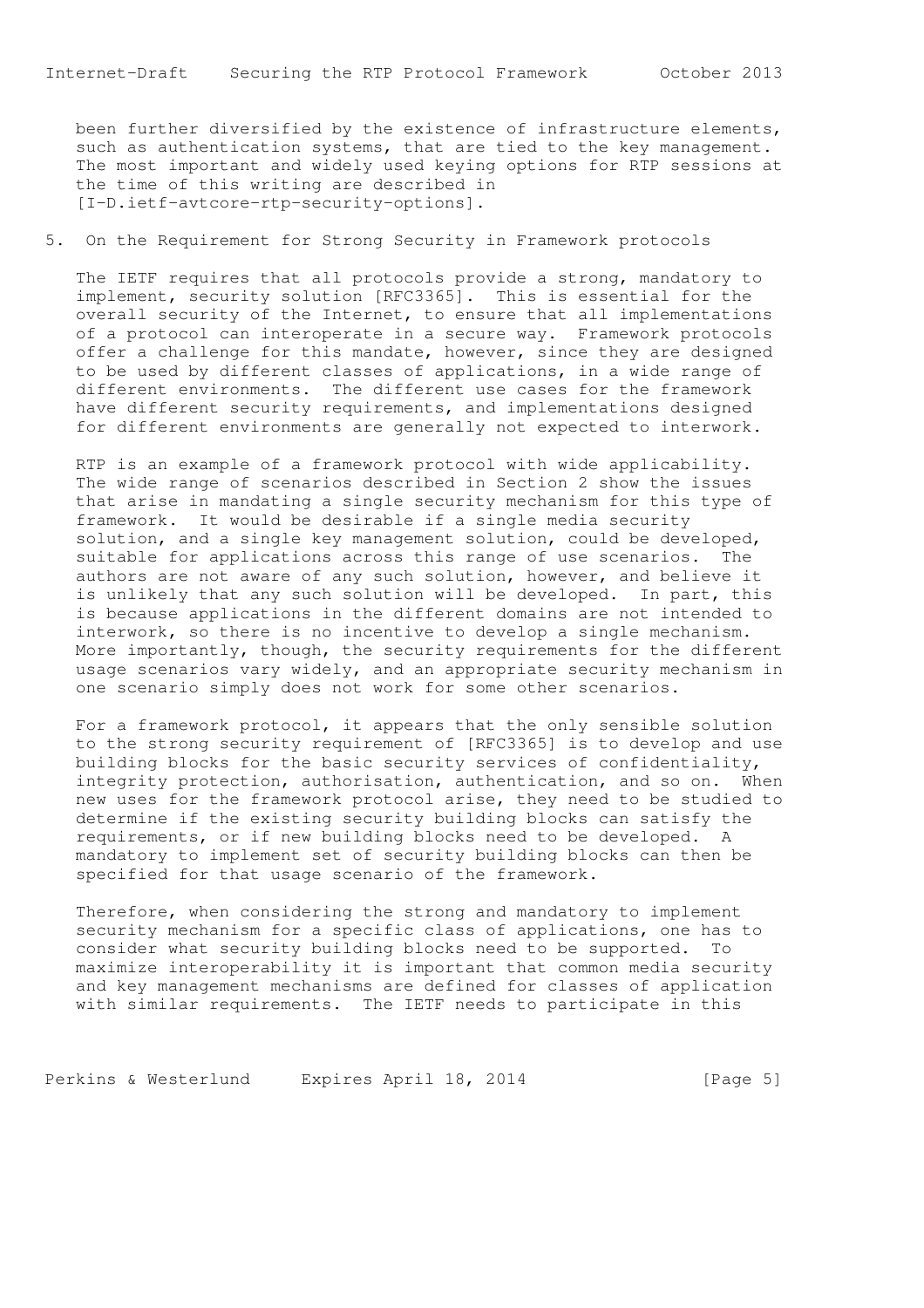selection of security building blocks for each class of applications that use the protocol framework and are expected to interoperate, in cases where the IETF has the appropriate knowledge of the class of applications.

### 6. Guidelines for Securing the RTP Protocol Framework

 The IETF requires that protocols specify mandatory to implement (MTI) strong security [RFC3365]. This applies to the specification of each interoperable class of application that makes use of RTP. However, RTP is a framework protocol, so the arguments made in Section 5 also apply. Given the variability of the classes of application that use RTP, and the variety of the currently available security mechanisms described in [I-D.ietf-avtcore-rtp-security-options], no one set of MTI security options can realistically be specified that apply to all classes of RTP applications.

 Documents that define an interoperable class of applications using RTP are subject to [RFC3365], and so need to specify MTI security mechanisms. This is because such specifications do fully specify interoperable applications that use RTP. Examples of such documents under development in the IETF at the time of this writing are the RTCWEB Security Architecture [I-D.ietf-rtcweb-security-arch] and the Real Time Streaming Protocol 2.0 (RTSP) [I-D.ietf-mmusic-rfc2326bis]. It is also expected that a similar document will be produced for voice-over-IP applications using SIP and RTP.

 The RTP framework includes several extension points. Some extensions can significantly change the behaviour of the protocol, to the extent that applications using the extension form a separate interoperable class of applications to those that have not been extended. Other extension points are defined in such a manner that they can be used<br>(largely) independently of the class of applications using RTP. Two (largely) independently of the class of applications using RTP. important extension points that are independent of the class of applications are RTP Payload Formats and RTP Profiles.

 An RTP Payload Format defines how the output of a media codec can be used with RTP. At the time of this writing, there are over 70 RTP Payload Formats defined in published RFCs, with more in development. It is appropriate for an RTP Payload Format to discuss the specific security implications of using that media codec with RTP. However, an RTP Payload Format does not specify an interoperable class of applications that use RTP since, in the vast majority of cases, a media codec and its associated RTP Payload Format can be used with many different classes of application. As such, an RTP Payload Format is neither secure in itself, nor something to which [RFC3365] applies. Future RTP Payload Format specifications need to explicitly state this, and include a reference to this memo for explanation. It

Perkins & Westerlund Expires April 18, 2014 [Page 6]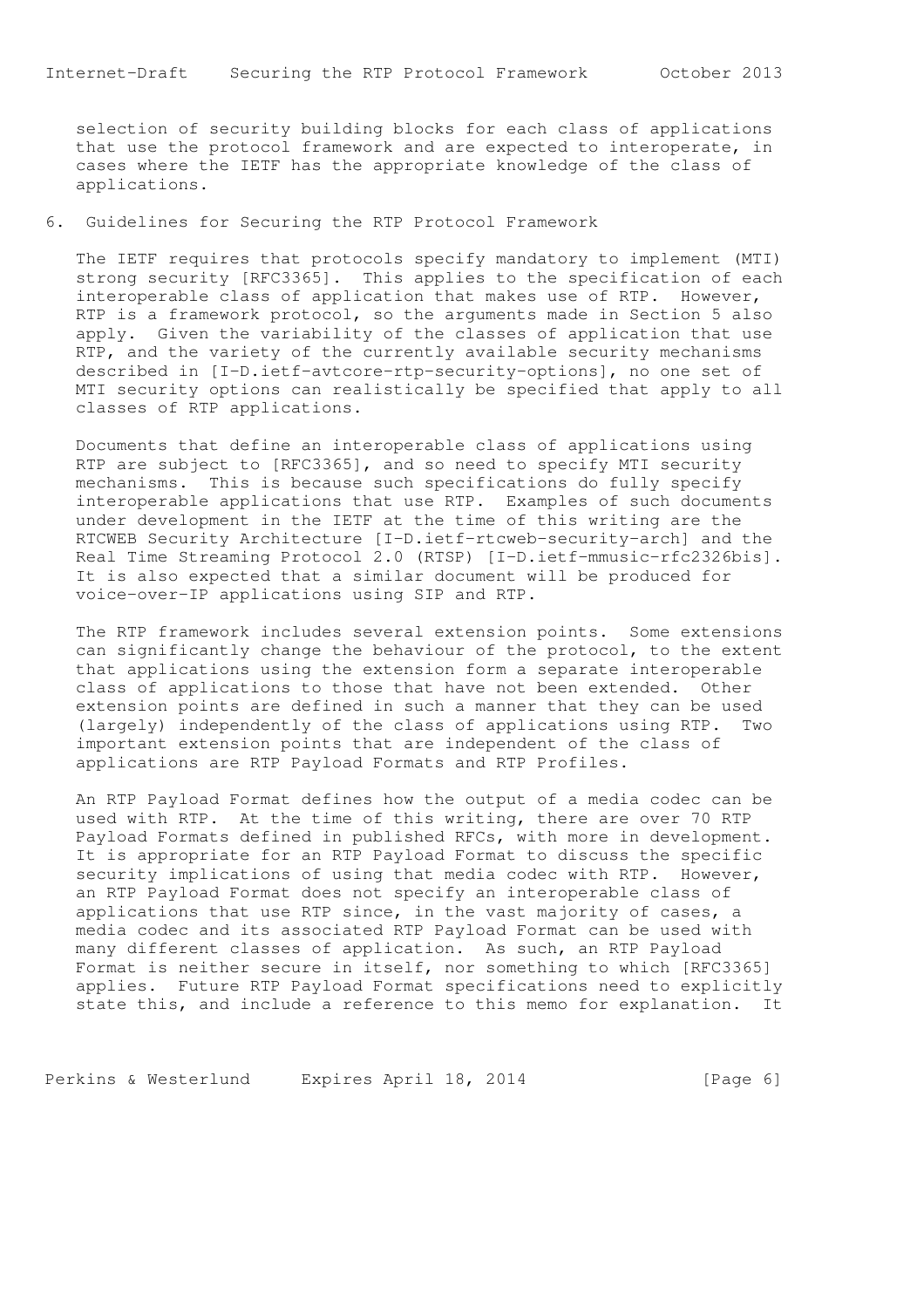is not appropriate for an RTP Payload Format to mandate the use of SRTP [RFC3711], or any other security building blocks, since that RTP Payload Format might be used by different classes of application that use RTP, and that have different security requirements.

 RTP Profiles are larger extensions that adapt the RTP framework for use with particular classes of application. In some cases, those classes of application might share common security requirements so that it could make sense for an RTP Profile to mandate particular security options and building blocks (the RTP/SAVP profile [RFC3711] is an example of this type of RTP Profile). In other cases, though, an RTP profile is applicable to such a wide range of applications that it would not make sense for that profile to mandate particular security building blocks be used (the RTP/AVPF profile [RFC4585] is an example of this type of RTP Profile, since it provides building blocks that can be used in different styles of application). A new RTP Profile specification needs to discuss whether, or not, it makes sense to mandate particular security building blocks that need to be used with all implementations of that profile; however, there is no expectation that all RTP Profiles will mandate particular security solutions. RTP Profiles that do not specify an interoperable usage for a particular class of RTP applications are neither secure in themselves, nor something to which [RFC3365] applies; any future RTP Profiles in this category need to explicitly state this with justification, and include a reference to this memo.

### 7. Conclusions

 The RTP framework is used in a wide range of different scenarios, with no common security requirements. Accordingly, neither SRTP [RFC3711], nor any other single media security solution or keying mechanism, can be mandated for all uses of RTP. In the absence of a single common security solution, it is important to consider what mechanisms can be used to provide strong and interoperable security for each different scenario where RTP applications are used. This will require analysis of each class of application to determine the security requirements for the scenarios in which they are to be used, followed by the selection of a mandatory to implement security building blocks for that class of application, including the desired RTP traffic protection and key-management. A non-exhaustive list of the RTP security options available at the time of this writing is outlined in [I-D.ietf-avtcore-rtp-security-options]. It is expected that each class of application will be supported by a memo describing what security options are mandatory to implement for that usage scenario.

8. Security Considerations

Perkins & Westerlund Expires April 18, 2014 [Page 7]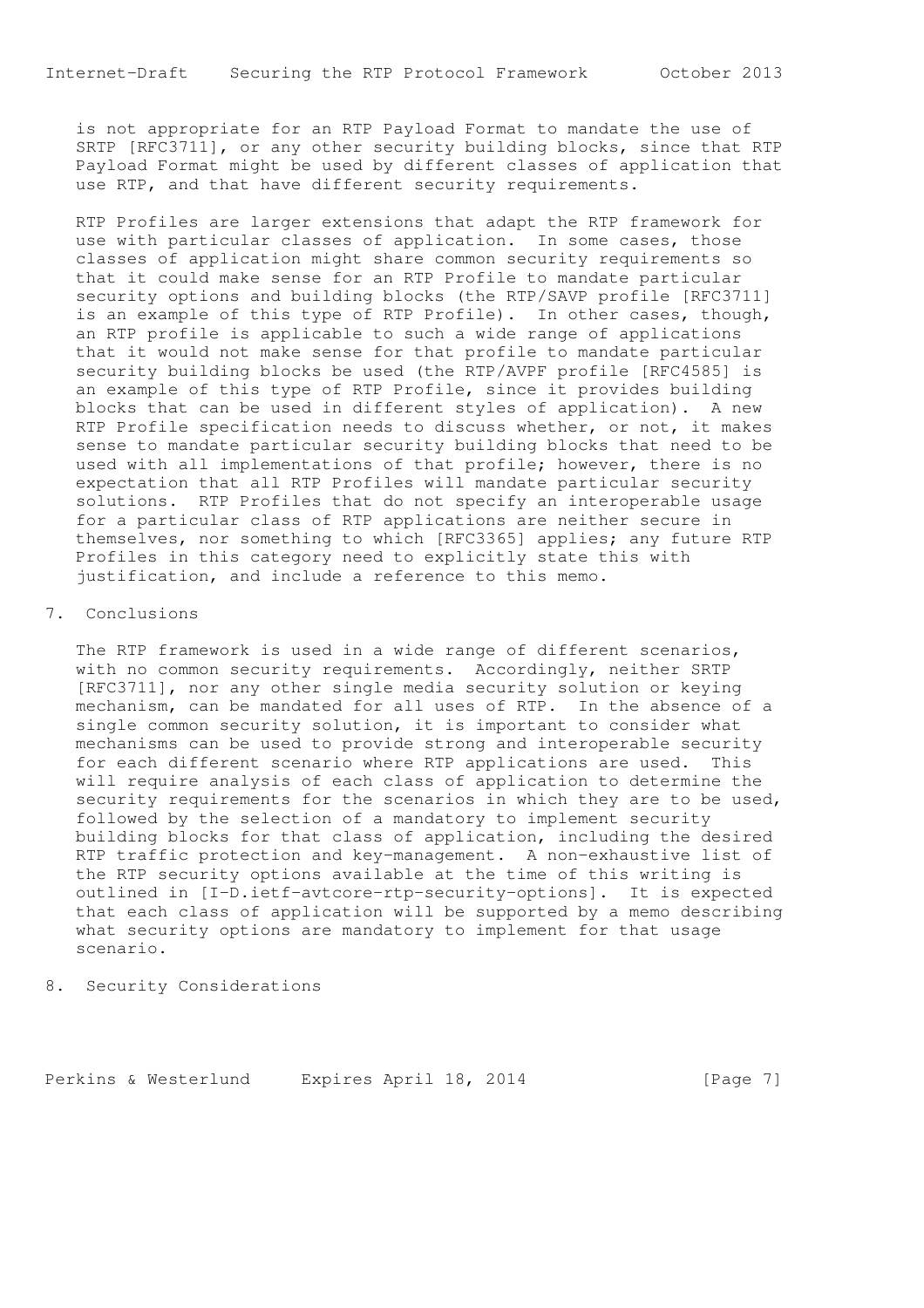This entire memo is about security.

9. IANA Considerations

None.

10. Acknowledgements

 Thanks to Ralph Blom, Hannes Tschofenig, Dan York, Alfred Hoenes, Martin Ellis, Ali Begen, Keith Drage, Ray van Brandenburg, Stephen Farrell, Sean Turner, and John Mattsson for their feedback.

- 11. Informative References
	- [I-D.ietf-avtcore-rtp-security-options] Westerlund, M. and C. Perkins, "Options for Securing RTP Sessions", draft-ietf-avtcore-rtp-security-options-07 (work in progress), October 2013.
	- [I-D.ietf-mmusic-rfc2326bis] Schulzrinne, H., Rao, A., Lanphier, R., Westerlund, M., and M. Stiemerling, "Real Time Streaming Protocol 2.0 (RTSP)", draft-ietf-mmusic-rfc2326bis-38 (work in progress), October 2013.
	- [I-D.ietf-rtcweb-security-arch] Rescorla, E., "WebRTC Security Architecture", draft-ietf rtcweb-security-arch-07 (work in progress), July 2013.
	- [ISMACrypt2]

 Internet Streaming Media Alliance (ISMA), , "ISMA Encryption and Authentication, Version 2.0 release version", November 2007.

- [MBMS] 3GPP, , "Multimedia Broadcast/Multicast Service (MBMS); Protocols and codecs TS 26.346", .
- [RFC0768] Postel, J., "User Datagram Protocol", STD 6, RFC 768, August 1980.
- [RFC0793] Postel, J., "Transmission Control Protocol", STD 7, RFC 793, September 1981.
- [RFC3365] Schiller, J., "Strong Security Requirements for Internet Engineering Task Force Standard Protocols", BCP 61, RFC 3365, August 2002.

Perkins & Westerlund Expires April 18, 2014 [Page 8]